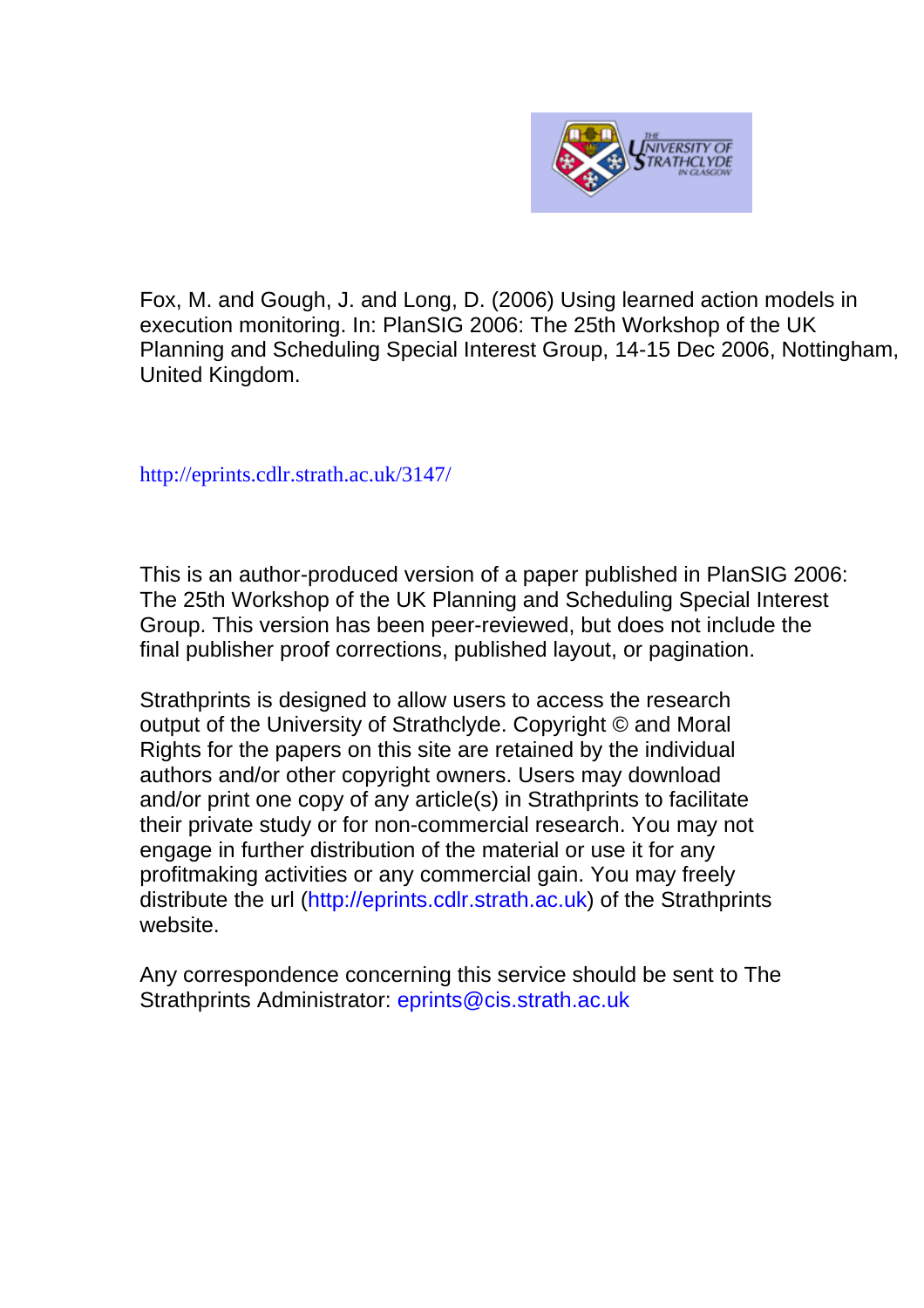# **Using Learned Action Models in Execution Monitoring**

**Maria Fox, Jonathan Gough and Derek Long**

Department of Computer & Information Sciences University of Strathclyde, Glasgow, UK

#### **Abstract**

Planners reason with abstracted models of the behaviours they use to construct plans. When plans are turned into the instructions that drive an executive, the real behaviours interacting with the unpredictable uncertainties of the environment can lead to failure. One of the challenges for intelligent autonomy is to recognise when the actual execution of a behaviour has diverged so far from the expected behaviour that it can be considered to be a failure. In this paper we present further developments of the work described in (Fox *et al.* 2006), where models of behaviours were learned as Hidden Markov Models. Execution of behaviours is monitored by tracking the most likely trajectory through such a learned model, while possible failures in execution are identified as deviations from common patterns of trajectories within the learned models. We present results for our experiments with a model learned for a robot behaviour.

### **1 Introduction**

In (Fox *et al.* 2006) a method is described for learning behavioural models as Hidden Markov Models (HMMs), capturing the underlying patterns in the execution of fundamental operations of some executive system. The purpose of that work was to show that it is possible to construct useful models against which sensor data, collected during execution, can be tracked in order to follow the evolution of the behaviour at a more abstracted level. This is significant, because it forms a bridge from the primitive sensor level, at which raw data is available, to the abstract level at which a behaviour can be understood symbolically, reasoned about and monitored. Relevant work in the literature includes (Liao, Fox, & Kautz 2004).

Our purpose in the current paper is to show that the learned models can be used to monitor execution, so that it is possible to detect when the execution of a behaviour is deviating from the expected trajectory and infer failure in the execution process. To illustrate this idea with a simple example, consider a robot executing an action of navigating between two points. Suppose the robot has available to it sensors detecting the passage of time and its wheel rotations and a laser sensor allowing it to detect distances to objects in line-of-sight. During execution of the navigation task the robot can directly observe the values reported by these sensors, but they do not reveal whether the robot is successfully executing the task itself. In order to detect that, the robot must have a model of the process of execution and compare the trajectory of sensor readings it perceives with the expectations determined by the model. The key point is that the sensors themselves can never sense failure in the execution — the failure can only be determined by comparing the trajectory seen by the sensors with a model of the behaviour.

We begin by summarising the process by which the models are learned. We then describe the activity on which we focus in this paper and the data collection strategy. We go on to explain the techniques by which we monitor execution and, finally, we explore the extent to which these techniques have proved successful.

## **2 Learning Models of Hidden States**

In any physical system there is a gap between its actual operation in the physical world and its state as perceived through its sensors. Sensors provide only a very limited view of reality and, even when the readings of different sensors are combined, the resulting window on the real world is still limited by missing information and noisy sensor readings. The consequence is that, in reality, the system moves through states that are *hidden* from its own, and external, perception. Furthermore, because of the inability of the system to accurately perceive its state, and the uncertainty in the physical world, the transitions between these hidden states are probabilistic. A Hidden Markov Model (Rabiner 1989) is an ideal abstract representation of this situation, comprising both a probabilistic hidden state transition system and a probabilistic relationship between the observations of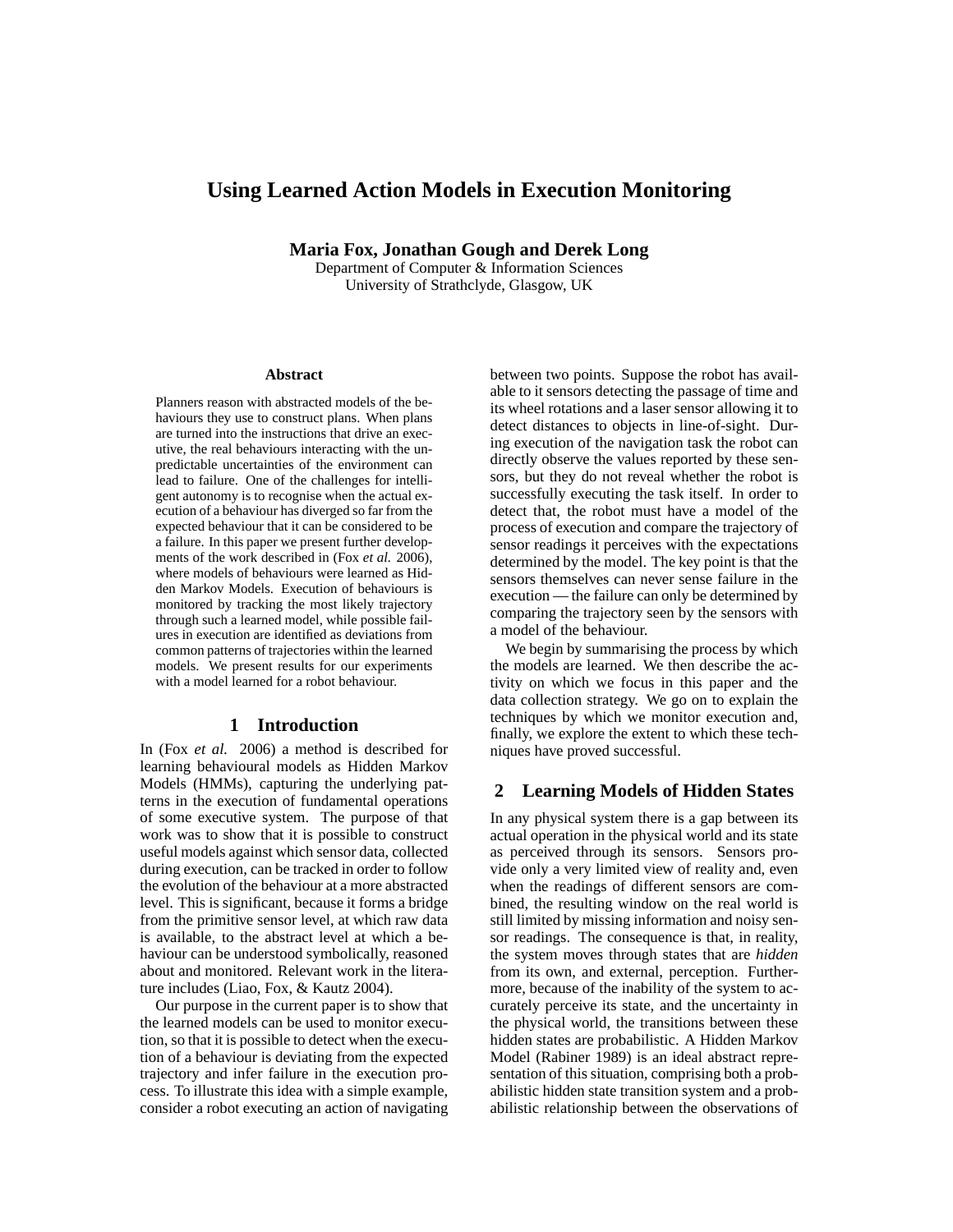the system and its underlying states. The representation is behavioural and is abstracted from the physical organisation of the device.

In (Fox *et al.* 2006) we describe how the behaviour of a mobile robot can be learned from raw sensed data. Low level sensor readings are abstracted into a discrete set of high level observations, by means of feature detection and classification techniques, as a first step in learning a hidden state transition model. We refer to the collection of sensor readings that can be made by the robot, at some point in time, as an *observation*. We discretise the non-finite observations of the robot into a finite collection of distinct *evidence items* and determine a mapping between them. The algorithm we use to achieve this abstraction is Kohonen network clustering. The Kohonen network performs an unsupervised projection of multi-dimensional data onto a smaller dimensional space, resulting in the identification of a cluster landscape in this smaller dimensional space.

We chose to use the Kohonen self-organising network because it allows us to avoid specifying the number of clusters in advance. We first train the network and then apply a cluster selection function to the landscape to identify the most significant clusters. Thus, although the size of the network places an upper bound on the number of clusters that can be found, there is no need to predetermine how many clusters the data set contains.

To discover the state set of the model we analyse the structure of the observation space, a vector space in which each vector characterises an observation that the robot can make. If two vectors are separated by only a very small angle then they are probably indistinguishable and the corresponding observations can be made from the same state. If two vectors are very far apart then their corresponding observations cannot be made from the same state, suggesting the existence of distinct states of the robot.

We therefore identify the set of states of the model by partitioning the evidence items into nondisjoint classes. The algorithm we use, which we call *state splitting*, is described in detail in (Fox *et al.* 2006). It finds the maximal cliques in a graph in which the nodes correspond to evidence items and an edge exists between two evidence items if the angle between the vectors that represent them is lower than a threshold value. Each maximum clique, corresponding to a subset of evidence items, is interpreted as a state.

**Definition 1** *A stochastic state transition model is a 5-tuple,*  $\lambda = (\Psi, \xi, \pi, \delta, \theta)$ *, with:* 

- $\Psi = \{s_1, s_2, \ldots, s_n\}$ *, a finite set of states;*
- $\xi = \{e_1, e_2, \ldots, e_m\}$ , *a finite set of* evidence items*;*
- $\bullet \pi : \Psi \to [0, 1]$ , the prior probability distribu*tions over* Ψ*;*
- $\bullet$   $\delta$  :  $\Psi^2 \rightarrow [0,1]$ *, the transition model of*  $\lambda$  *such that*  $\delta_{i,j}$  =  $Prob[q_{t+1} = s_j | q_t = s_i]$  *is the probability of transitioning from state* s<sup>i</sup> *to state*  $s_i$  *at time t (* $q_t$  *is the actual state at time t);*
- $\bullet$   $\theta$  :  $\Psi \times \xi \rightarrow [0, 1]$ *, the sensor model of*  $\lambda$  *such that*  $\theta_{i,k}$  =  $Prob[e_k|s_i]$  *is the probability of seeing evidence* e<sup>k</sup> *in state* s<sup>i</sup> *.*

Under the Markov assumption the state of the robot at time  $t$  depends only on its state at time  $t - 1$ , so that  $\lambda$  produces a hidden Markov model.

**Definition 2** *A* history  $h = \{e_1 \dots e_n\}$  *is a finite sequence of evidence items.*

The algorithm we are using to build the model is the well-known technique of Expectation Maximization (EM) (Dempster, Laird, & Rubin 1977), also called the Baum-Welch algorithm (Rabiner 1986). Given a set of histories and the initial parameters of a HMM — an initial sensor model, an initial transition model and a prior state distribution over the states in  $\Psi$  — EM iteratively re-estimates the HMM parameters. On each iteration EM estimates the probability, or likelihood, of the evidence being seen given the HMM estimated so far. It then updates the model parameters to best account for the evidence. When the estimated likelihoods are no longer increasing EM converges. The probability at convergence is represented as the *maximal log likelihood*: the best local estimate possible given the evidence and the learned model. Log likelihood is used because the probability of a particular observation sequence being seen in a complex model is typically low enough to challenge the arithmetic precision of the machine. It is well-known that EM has a tendency to converge on local maxima, but careful selection of the initial HMM parameters can help to mitigate this tendency.

Having learned a HMM it is possible to both diagnose and predict the behaviour of a similar system given the observations made by that system over time. Diagnosis is the identification of the most probable state of the system, obtained by interpreting the sequence of observations as state transitions using the Viterbi algorithm (Forney 1973). HMMs are used in speech processing (Jelinek 1976) to support both the automated recognition of phonemes in spoken text.

## **3 A Robot Activity**

In this paper we concentrate on a model of a single robot activity. The activity we consider is that of capturing a panoramic image by taking a series of individual photographs at fixed angles during a rotation through a full 360 degree turn. The robot is expected to stay located on the same spot,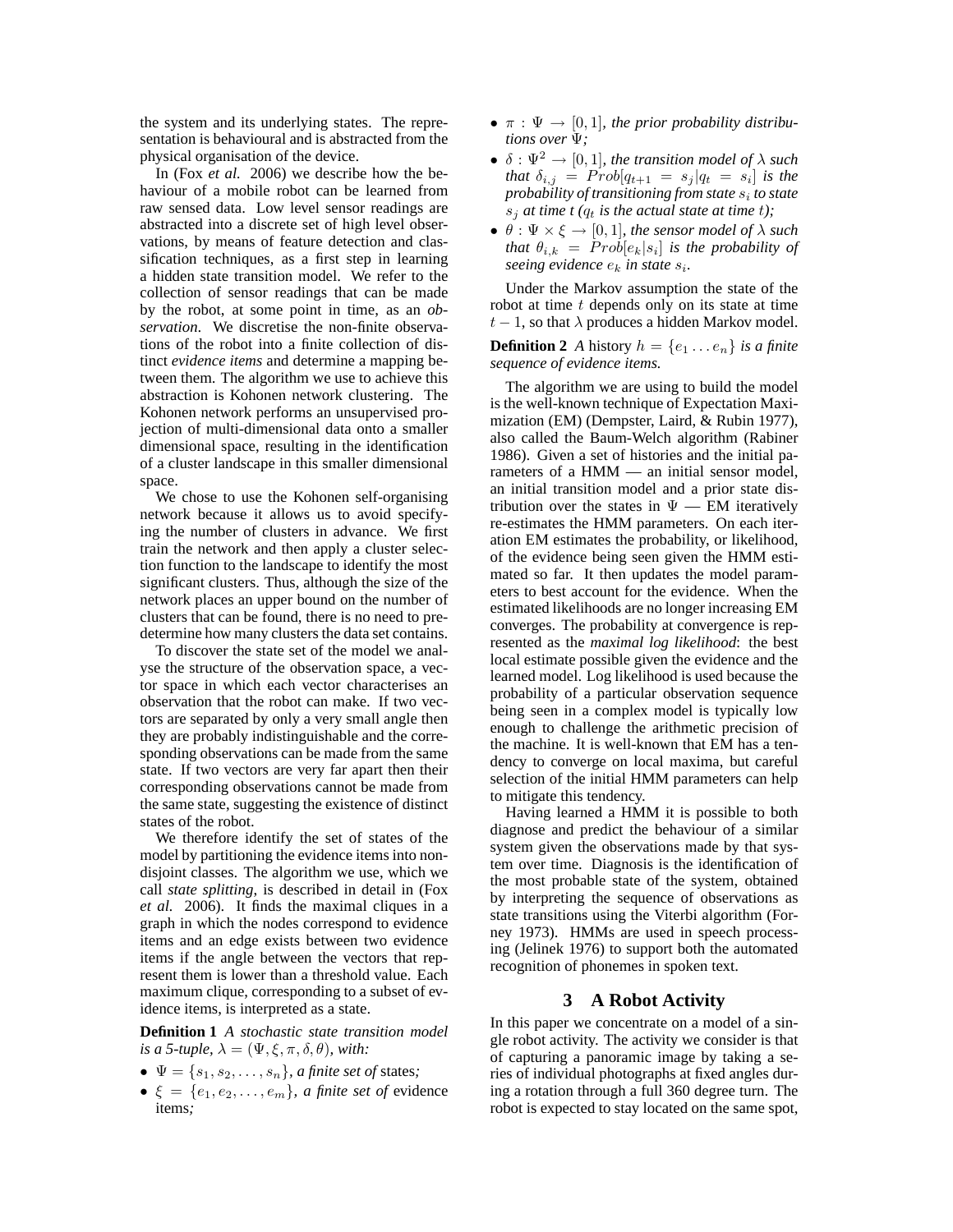

Figure 1: A learned model of execution of the panoramic image capture activity.

simply rotating in place. The robot we used for this experiment is an Amigobot and it is equipped with a ring of sonar sensors and wheel rotation sensors. Data from sonar sensors are notoriously difficult to interpret because of their susceptibility to noise and environmental interference, while the wheel rotation sensors are reasonably reliable during straight traverses but tend to be inaccurate during turns, when slip and granularity are both problematic. The robot is equipped with a map of its immediate environment, which consisted of a small collection of boxes arranged around it. We gathered data from 50 executions and arrived at a model similar to the one shown in Figure 1. The model shown in that figure is learned from both the training data and a further 40 runs containing manufactured errors (described below). It has been labelled with our *post hoc* interpretations of the states, which give an indication of the structure of the activity that the model reflects. However, it should be emphasised that the labels are neither definitive nor do they play any role in the actual use of the model.

In Figure 2 we show plots of three of the features constructed from the raw sensor data and, for comparison, the trace of visited states that was estimated by our online version of the Viterbi algorithm (Gough 2006) during the execution of the corresponding trajectory. The labelled phases of these figures (A, B, ...) are annotations made by



Figure 2: A plot showing the most likely sequence of states visited for an example trace, together with plots of three of the features for the same trace.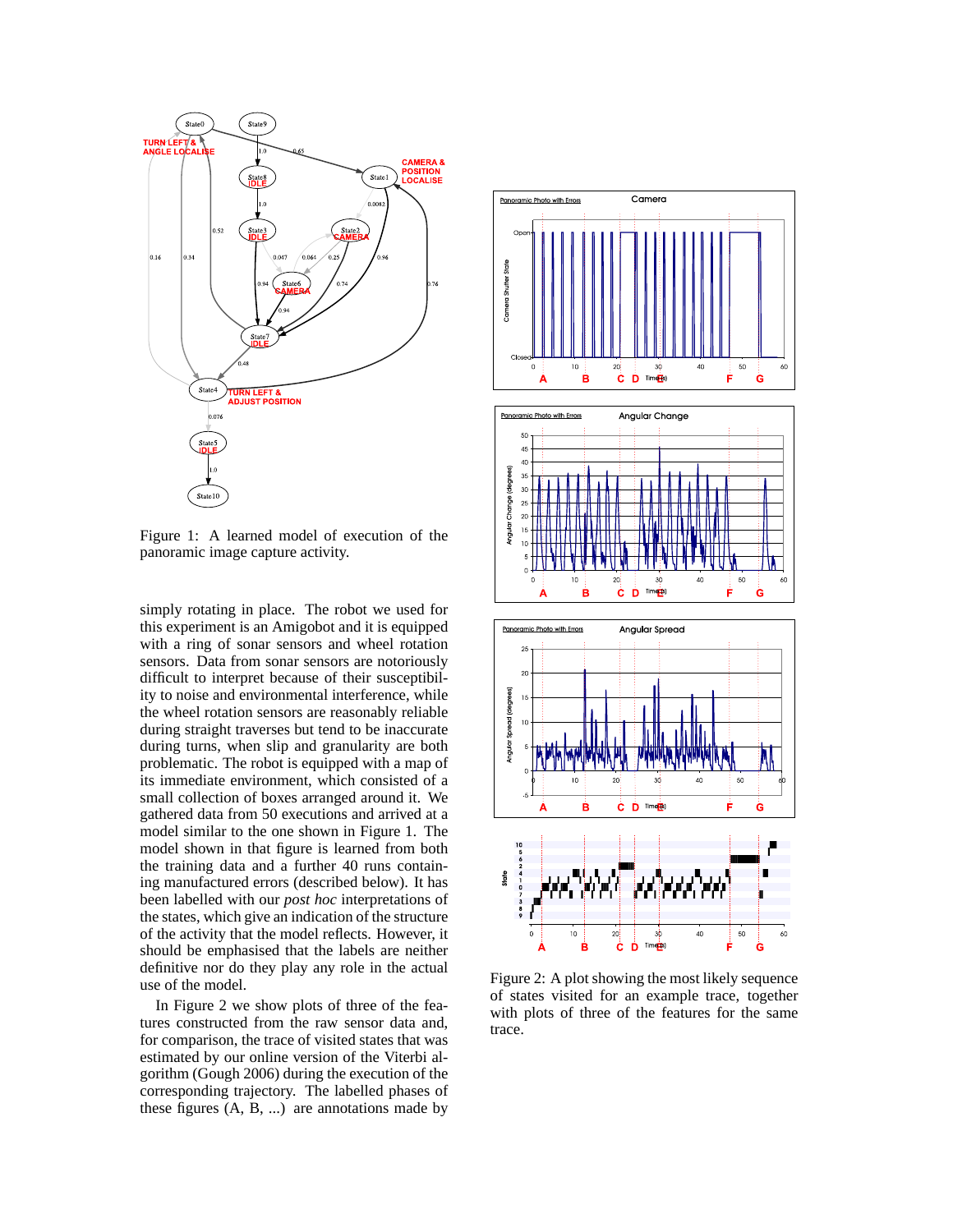hand to highlight relationships between the figures. As can be seen, there is a striking correspondence between the phases of the state trajectories visited in the learned models and the patterns of data recorded from the sensors. What makes this relationship particularly interesting is that the annotation of the sensor data was carried out first, without reference to the state trajectory, and it was performed using human observed phases of behaviour timed independently. Thus, the relationship between these figures corresponds closely to human observed qualitative judgements of phases of behaviour and it reveals a concrete realisation of that behaviour in some of the sensor data and on into the learned model.

## **4 Monitoring Execution**

Our intention in learning a HMM model of the behaviour is to use it in monitoring execution. When a series of observations is generated from sensor readings during an execution of a behaviour, the observations can be fed into the model, using the online Viterbi algorithm to find the most likely trajectory of states to explain the observation sequence. The sequence can then be assigned a likelihood, which is the probability that the model assigns to the particular trajectory it proposes to explain the observation sequence. The sequence of probabilities generated as more observations are considered will be monotonically decreasing, since longer sequences reside in progressively larger spaces of possible trajectories. For long sequences, these values are very small and will typically underflow the accuracy of floating point representations. As a consequence, we work (as is usual) with log-likelihood measures. We have observed that the pattern of developing log-likelihood across a trajectory falls within an envelope for successful traces, while traces generated by failing executions lead to abnormal behaviour. This is illustrated in Figure 3, where we show a divergent trace against a successful trace.

Our data was collected in a series of batches: 50 training executions, 20 verification executions and 40 error executions, split into four groups of 10 executions for different errors. The training data was used to learn the HMMs, and the verification data was kept separate so that the learnt models could be tested. The error data consisted of executions in which a specific type of error was induced. Figures 4 and 5 show the envelope for the log-likelihood values on the training data (which was used to build the HMM in Figure 1) and the log-likelihood values for the subsequent verification data set. There is one execution in the training data that took about twenty seconds longer to complete than the rest, and this protrudes past the end of the rest of the data. The most likely



Figure 3: Comparison of the log likelihood values for sequence of observations for a successful and an unsuccessful execution trace.



Figure 4: The Viterbi sequence probabilities for the training data

reason for this single execution taking longer is a build up of errors that led to a series of localisation steps that did not correct the error entirely.

It should be noted that the verification data was collected in an entirely reconstructed environment, rather than simply being a subset of the data collected during training. This helps to explain why the traces in the verification data are not evenly placed within the training envelope and also serves to emphasise the robustness of the learned model. The difference in the verification environment was significant (it was constructed in a different laboratory, with quite different physical dimensions and different floor covering), so the fact that the model continues to provide a good characterisation of the underlying behaviour in this task is a significant validation of its performance.

For all of the error executions, data was collected up to the point that the task finished or long enough to allow a reasonable algorithm to detect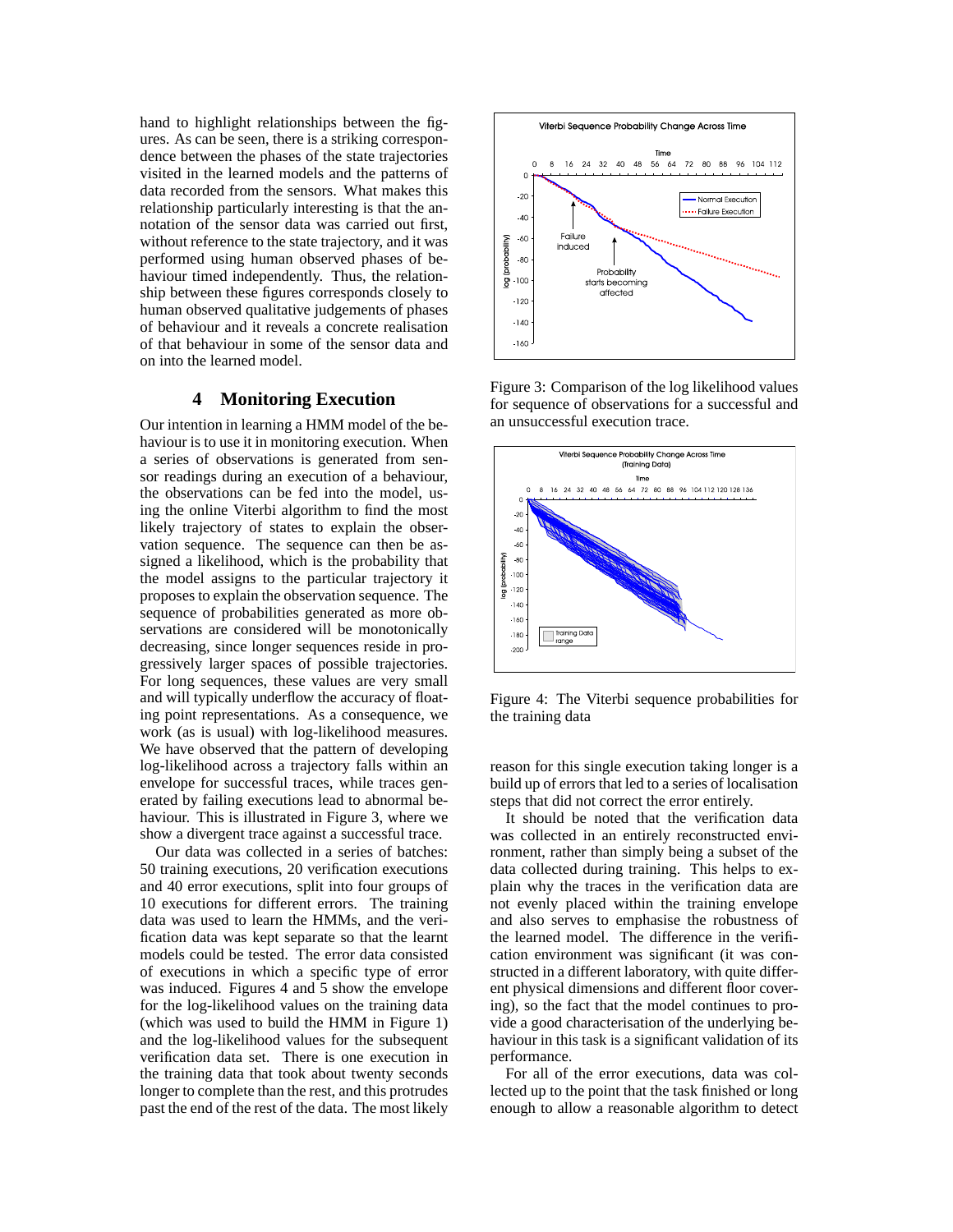

Figure 5: The Viterbi sequence probabilities for the verification data

an error. The errors induced were as follows:

- **Lost Connection** The radio connection between the controlling computer and the robot was disconnected, meaning that the robot stopped receiving commands and could not transmit new sensor data.
- **Blocked** The robot was trapped so that it was unable to turn to the next angle to take a photograph. This is to simulate the robot becoming blocked by some environmental factor.
- **Slowed** In this data, the robot was deliberately slowed down by exerting friction on the top of the robot. This caused the robot to turn much more slowly than normal.
- **Propped Up** This set of data was collected to simulate the robot "bottoming-out" by the wheels losing contact on the ground on an uneven surface. The front of the robot was propped-up on a block so that the wheels could not make the robot rotate. The execution continues as normal as the robot wheel sensors indicate that it is still rotating, however there may be an extreme number of localisation steps as it tries to correct the errors of inconsistency in its sonar readings. Eventually the robot's localisation cannot keep up with the errors and it becomes wildly inaccurate.

We now consider the data collected from these failing trajectories.

**Lost Connection Errors (Figure 6)** The consequence of terminating the connection is that the robot cannot report new sensor data, and the last known values are used instead. These values are repeated until the action is manually terminated. In the Figure, the times at which the failures were induced are indicated at the end of each line. When the failure was induced at 0 seconds, the probability decreases at a very slow rate from



Figure 6: The Viterbi sequence probabilities for the 'Lost Connection' error data

the start. This is a behaviour that was not seen in any of the training data. In five of the remaining nine cases the probability decreases roughly the same rate as the training data up to a point, and then breaks off before decreasing at the slower rate. The other four cases (failures induced at 6, 12, 24 and 20 seconds) show no obvious changes in the rate of probability decrease, and all appear with probabilities similar to the training data. It may seem strange at first that in the majority of the failure cases the probabilities are higher than the training data, but this is to be expected. The probability reported by the Viterbi algorithm is the chance that a particular sequence of observations produced a particular output sequence of states. In the case of these errors, the algorithm is simply more confident that it has the correct sequence of states for the given observations. It is important to realise that the higher probability that the Viterbi sequence explains the observation sequence is not to be interpreted to mean that the sequence itself is more likely, but rather that *given the observation sequence* the generated state trajectory is more likely. With thought it is easy to see that a repeated observation is best explained by a repeated visit to a single state. For the model that was used (which can be seen in Figure 1), these state sequences tend to be represented by a repetition of State 5.

This is the state that can occur just before the end of the model, and has a high self-transition probability of 0.68. In one of the error cases, State 2 was repeated in the same manner, which also has a high self-transition probability of 0.75. As would be expected, the HMM is seeking out the best state (or states) to repeat in order to maximise the probability of the sequence.

**Blocked Errors (Figure 7)** As with the error cases in which the connection was terminated, these executions have probabilities that deviate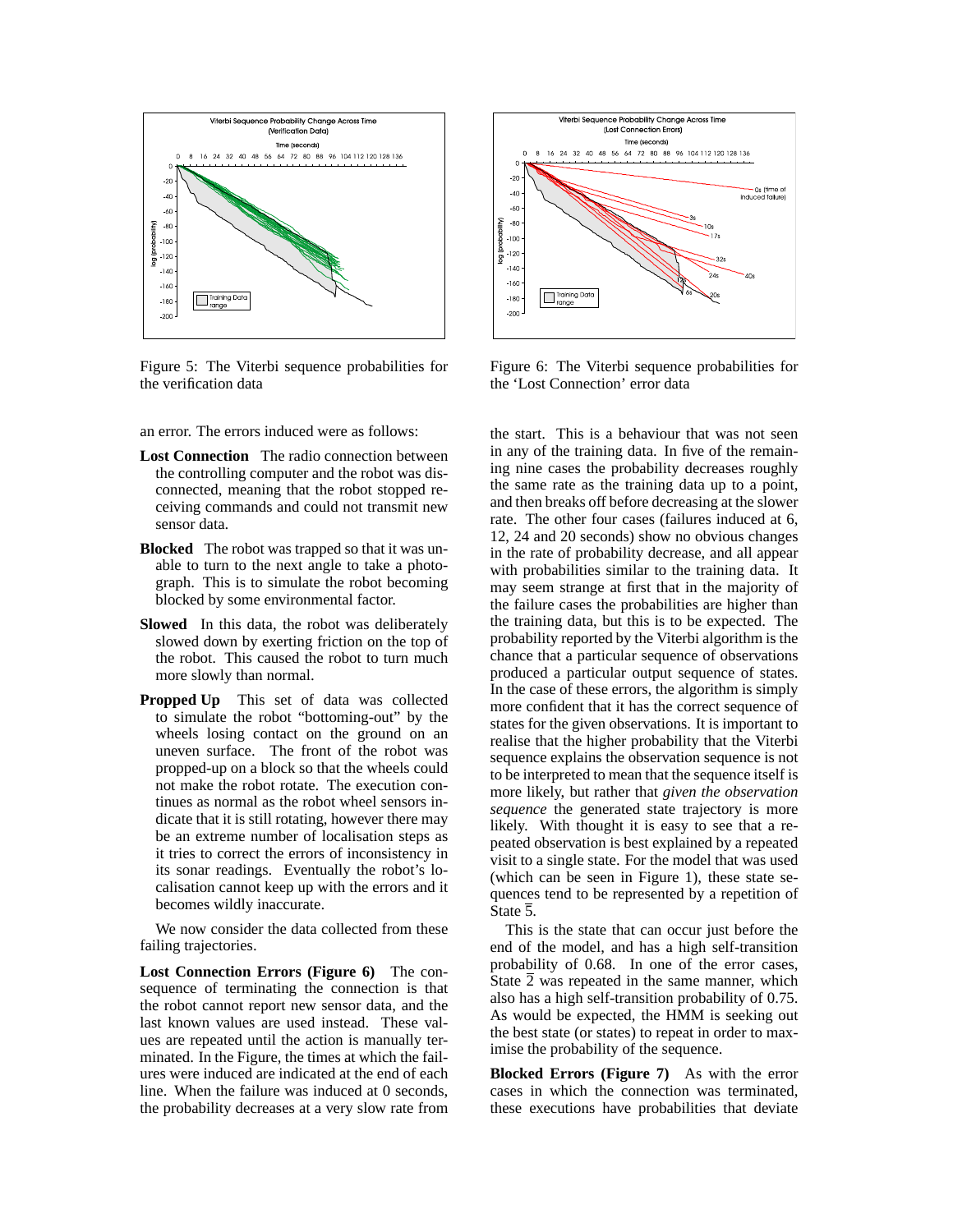

Figure 7: The Viterbi sequence probabilities for the 'Blocked' error data



Figure 8: The Viterbi sequence probabilities for the 'Slowed' error data

upwards from the training data. The difference here is that *all* of the sequences exhibit this behaviour, rather than simply the majority. One explanation for this could be that the data reported from the sensors in this case will always indicate that the robot is barely moving, while the lost connection will lead to repetition of whatever sensed data was last detected.

**Slowed Errors (Figure 8)** Since the robot is being slowed down during turning, the action takes much longer to complete than the normal executions. In these error cases, the probabilities decrease at a greater rate than normal, proceeding to a minimum probability of around  $10^{-300}$ , compared to a minimum of  $10^{-120}$  for the training data. The very low probabilities of sequences are due to the fact that the most appropriate HMM sequences in these cases loop on states that have low self-transition probabilities. Such trajectories are highly unlikely to occur.

**Propped Errors (Figure 9)** The data collected from these error executions do not show any ap-



Figure 9: The Viterbi sequence probabilities for the 'Propped Up' error data

parent difference to the training or verification data. The probabilities reported are within acceptable limits and it is impossible to distinguish these executions as possessing any anomalies.

## **5 Automatic Error Detection**

The method we propose for automatic detection of anomolous execution traces is based on an an approach we call *Cumulative Log Probability Difference*, or CLPD. The CLPD measures how far the sequence has wandered outside the range defined by the maximum and minimum probabilities seen for the training data. If the sequence wanders outside the boundaries seen for a particular timepoint, the difference between the log(probabilities) is summed. By definition, the training data always remains in this range and will always have a CLPD of 0.

More formally, with the following:

$$
p_x = \log(\text{prob. seq. at } x)
$$
  
\n
$$
m_x = \max(\text{log(prob. train data at } x)
$$

$$
m_x = \max(\text{log(prob. train data at } x))
$$
  

$$
n_x = \min(\text{log(prob. train data at } x))
$$

CLPD is defined:

$$
LPD_x = 0 \qquad [n_x < p_x < m_x] \n(p_x - n_x) \qquad [p_x < n_x] \n(m_x - p_x) \qquad [p_x > m_x] \nCLPD_x = \sum_{i=0}^x LPD_i
$$

Figure 10 shows the CLPD of the verification data, plotted on a log scale vertically for clarity. Note that all but two of the executions have CLPDs of below  $500<sup>1</sup>$ , suggesting that in this task

<sup>&</sup>lt;sup>1</sup>One execution exceeds a CLPD of 500 just before the end of the task, when there was only one training execution of this length. There was little evidence for the possible spread of values at this timepoint causing CLPD to rise sharply after this point. A larger training sample would probably have removed this problem.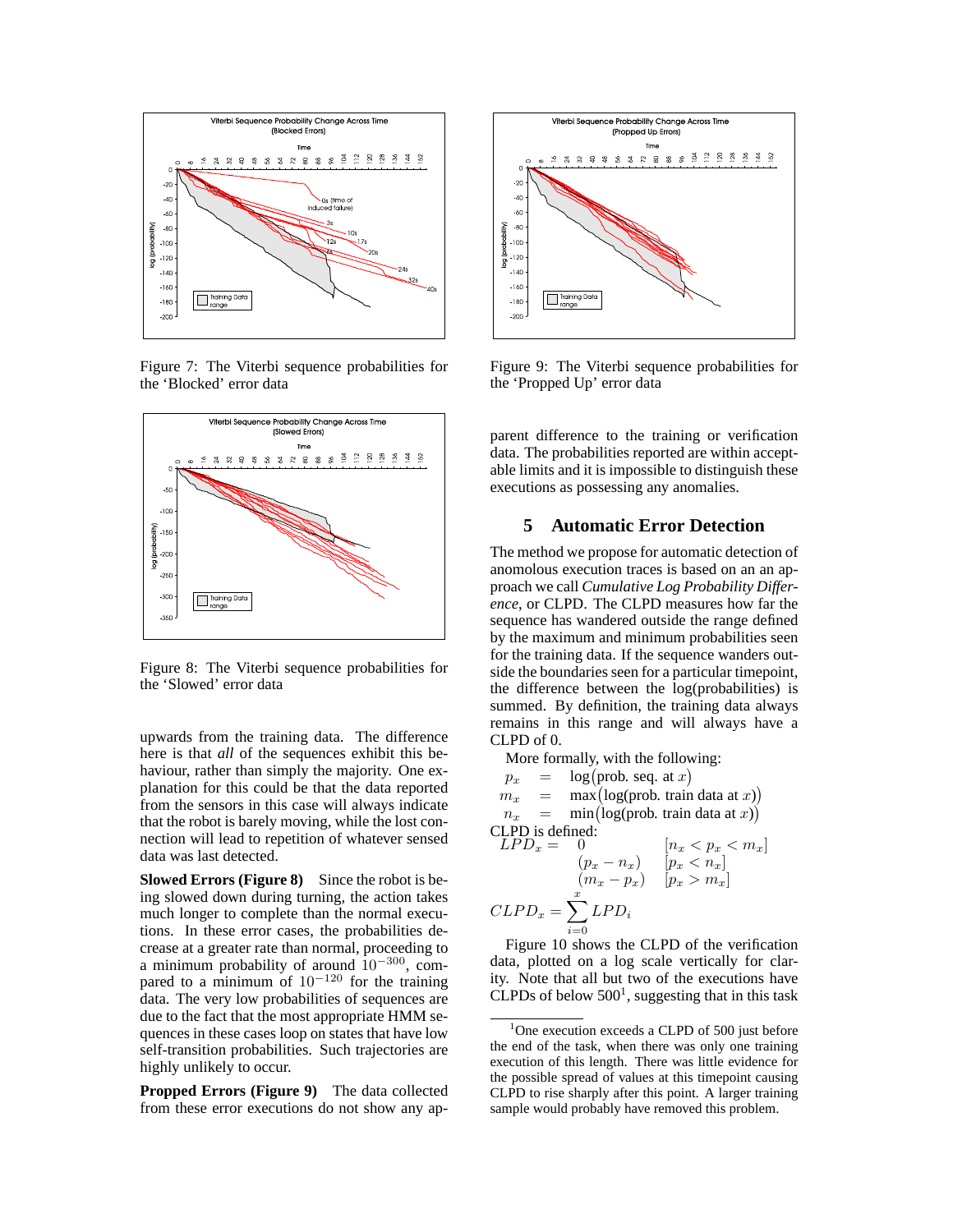

Figure 10: The CLPD values for the verification data

a CLPD of 500 or lower is a good indicator of successful execution. Once a sequence has a CLPD of over 500 it can be identified as having failed.

Figure 11 shows the times at which the CLPD value exceeds 500 in each of the anomalous traces. Note that most of the errors in the 'Lost Connection', 'Blocked' and 'Slowed' data were detected before the action terminated, but only one of the 'Propped Up' errors was detected. The latter error type is much more difficult to characterise for this robot in terms of a physical behaviour that is different to a normal execution, because of its limited sensory capacity. Indeed, a human presented with the raw data of one of these executions and a normal execution would be unlikely to distinguish between the two. It had been hoped that there would be a difference in the amount of localisation required for this error type, but it seems that the sonar data and subroutines for localisation are not accurate enough to provide meaningful data when such errors occur. Had the robot been equipped with a more accurate localisation device (such as a laser range-finder) as well as a more sophisticated algorithm then these errors might have been detected. We intend to explore this hypothesis with a more sophisticated robot in the future.

### **6 Temporal Anomaly Detection**

We now consider an alternative approach to anomaly detection. Temporal Anomaly Detection attempts to identify Viterbi sequences with an anomalous number of occurrences of states (either too few or too many) in comparison with the numbers of occurrences of states in successful trajectories. To measure the amount of error, a similar technique to the probabilistic anomaly detection above is used. The difference between the observed number of occurrences of each state and the expected number of states at each timepoint is summed. This may be formally defined as follows:



Figure 12: The TSCEM values for the verification data

| $c(\tau,s,x)$<br>$\mathbf{r} = \mathbf{r}$ |     | # occs. s to time x for trace $\tau$ |
|--------------------------------------------|-----|--------------------------------------|
| m(s,x)                                     | $=$ | $\max_T (\# s \text{ to time } x)$   |
| $n(s,x) =$                                 |     | $\min_T (\# s \text{ to time } x)$   |

where " $\#s$ " is the number of occurrences of state s in the states for the corresponding trajectory and the maximum and mimumum values (for  $m(s, x)$ ) and  $n(s, x)$  are defined of the range of traces in T, the set of all training data.

The error magnitude for state  $s$  at timepoint  $x$ is defined to be a measure of how far the current execution deviates from the training data:  $e(s, x) =$ 

$$
0, \quad [n(s, x) < c(s, x) < m(s, x)]
$$
\n
$$
n(s, x) - c(s, x), \quad [c(s, x) < n(s, x)]
$$
\n
$$
c(s, x) - m(s, x), \quad [c(s, x) > m(s, x)]
$$

Temporal State Count Error Magnitude (TSCEM) for a sequence at timepoint  $x$  is defined to be the sum of all error magnitudes across all states up to that timepoint:

$$
TSCEM_x = \sum_{i=0}^{x} \left( \sum_{s=0}^{t} e(s, i) \right)
$$

where  $t$  is the number of states in the HMM.

Figure 12 shows the TSCEM values for the verification data. Note that the magnitude of the errors is usually below 100, and only one has a TSCEM value of over 125. Because of this, we consider a TSCEM value over 125 as an indication of failure for this task. Figure 11 also shows the performance of our algorithm based on Temporal Anomaly Detection in our examination of the test data. As with Probabilistic Anomaly Detection, identification of the 'Lost Connection', 'Blocked' and 'Slowed' errors was very successful. However, this technique detected the errors more reliably than the CLPD technique. The technique was less successful with the 'Propped Up' errors.

A possible refinement would be to find the distribution of occurrences of each state at each timepoint, rather than simply the maximum and minimum. The sum of the number of standard deviations by which each state-